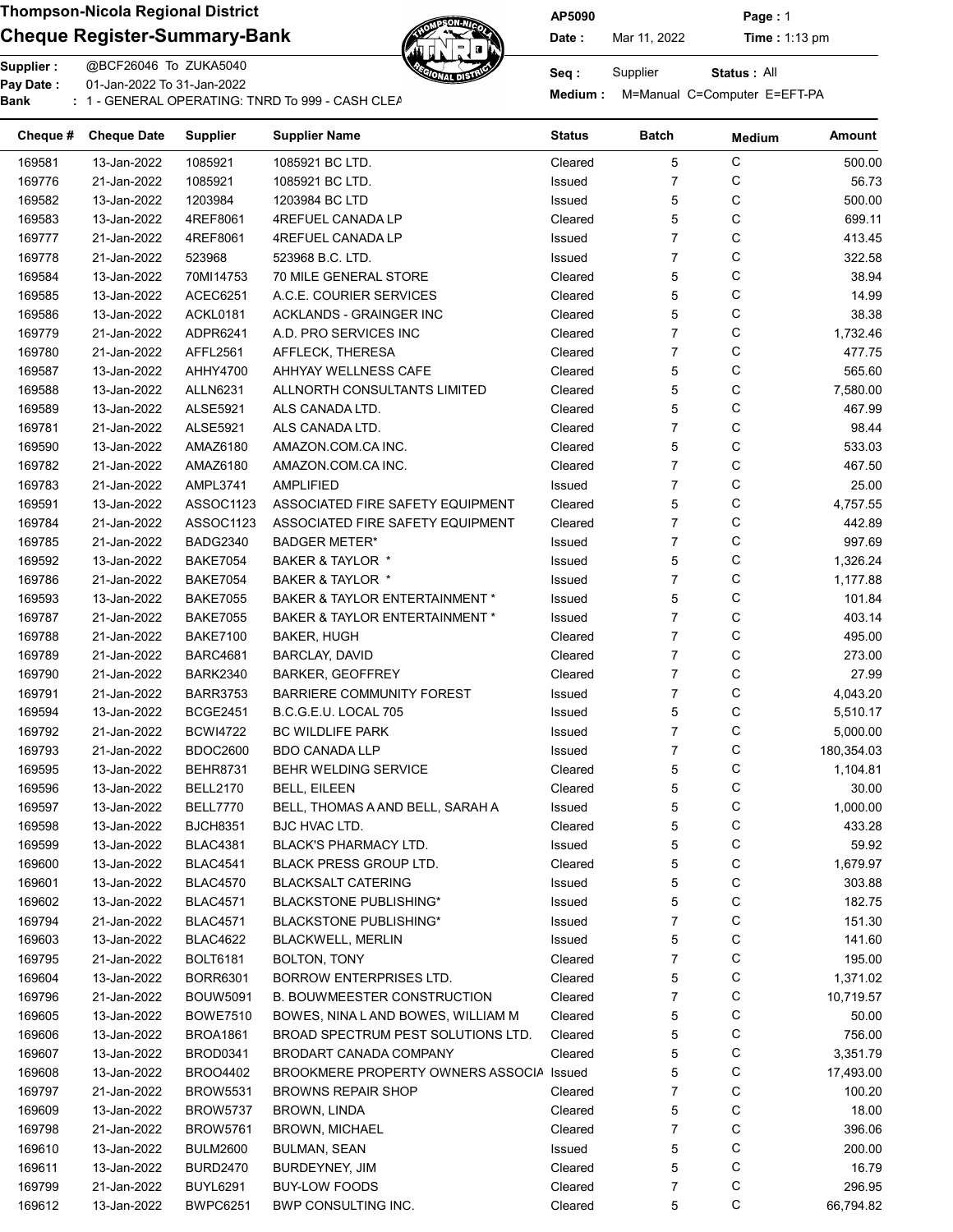### Cheque Register-Summary-Bank Date: Nar 11, 2022 Time : 1:13 pm



AP5090 Page : 2

Supplier : @BCF26046 To ZUKA5040 Seq : Supplier Pay Date : 01-Jan-2022 To 31-Jan-2022

Pay Date : Constant Collection of Seconds Constant Dumanual Constant Constant Operations of the Bank in the Seconds Suspense Bank in the Seconds of the Seconds Bank in the General Seconds Bank in the Seconds Suspense Bank

Status : All

| Cheque # | <b>Cheque Date</b> | <b>Supplier</b>                | <b>Supplier Name</b>                          | <b>Status</b> | <b>Batch</b>   | <b>Medium</b> | Amount     |
|----------|--------------------|--------------------------------|-----------------------------------------------|---------------|----------------|---------------|------------|
| Bank : 1 |                    | <b>GENERAL OPERATING: TNRD</b> |                                               |               |                |               |            |
| 169800   | 21-Jan-2022        | <b>CANA1521</b>                | CANADA POST CORPORATION                       | Cleared       | 7              | С             | 163.87     |
| 169613   | 13-Jan-2022        | <b>CANA1682</b>                | CANADA WEST COACHLINES LTD.                   | Cleared       | 5              | C             | 2,252.25   |
| 169614   | 13-Jan-2022        | CANA1692                       | CANADIAN TIRE STORE #355                      | Cleared       | 5              | С             | 441.99     |
| 169615   | 13-Jan-2022        | <b>CANC0071</b>                | CANCADD IMAGING SOLUTIONS LTD.                | Cleared       | 5              | С             | 8,170.40   |
| 169801   | 21-Jan-2022        | <b>CANC0071</b>                | CANCADD IMAGING SOLUTIONS LTD.                | Cleared       | $\overline{7}$ | С             | 1,270.08   |
| 169616   | 13-Jan-2022        | <b>CANG0361</b>                | CANGAS PROPANE INC.                           | Cleared       | 5              | С             | 4,451.46   |
| 169802   | 21-Jan-2022        | <b>CANG0361</b>                | CANGAS PROPANE INC.                           | Issued        | $\overline{7}$ | С             | 198.82     |
| 169617   | 13-Jan-2022        | <b>CASC0007</b>                | <b>CASCADES RECOVERY+</b>                     | Cleared       | 5              | С             | 417.48     |
| 169618   | 13-Jan-2022        | <b>CDWC2651</b>                | CDW CANADA CORP.                              | Cleared       | 5              | С             | 436.70     |
| 169803   | 21-Jan-2022        | <b>CEDE7101</b>                | CEDERHOLM, CHARLOTTE                          | Cleared       | $\overline{7}$ | C             | 140.00     |
| 169619   | 13-Jan-2022        | <b>CENT7010</b>                | CENTRAL CARIBOO DISPOSAL SERVICES (2( Cleared |               | 5              | C             | 18,569.88  |
| 169804   | 21-Jan-2022        | <b>CENT7010</b>                | CENTRAL CARIBOO DISPOSAL SERVICES (2( Cleared |               | $\overline{7}$ | С             | 17,884.44  |
| 169805   | 21-Jan-2022        | <b>CENT8241</b>                | CENTURY AUTO GLASS (21) LTD.                  | Issued        | $\overline{7}$ | С             | 455.29     |
| 169620   | 13-Jan-2022        | <b>CINT0372</b>                | <b>CINTAS CANADA LIMITED</b>                  | Cleared       | 5              | С             | 78.49      |
| 169621   | 13-Jan-2022        | CITY6091                       | <b>CITY OF KAMLOOPS</b>                       | Cleared       | 5              | С             | 58,982.63  |
| 169806   | 21-Jan-2022        | CITY6091                       | <b>CITY OF KAMLOOPS</b>                       | Issued        | 7              | С             | 118,374.57 |
| 169622   | 13-Jan-2022        | CITY6092                       | CITY OF KAMLOOPS - PRO PASS PROGRAM           | Cleared       | 5              | С             | 88.00      |
| 169807   | 21-Jan-2022        | <b>CKMQ2751</b>                | CKMQ-FM                                       | Cleared       | $\overline{7}$ | C             | 1,417.50   |
| 169808   | 21-Jan-2022        | <b>CLEA7281</b>                | <b>CLEARWATER LODGE</b>                       | Issued        | $\overline{7}$ | С             | 149.50     |
| 169623   | 13-Jan-2022        | <b>CLEA8687</b>                | <b>CLEARWATER TOWING LTD</b>                  | Cleared       | 5              | С             | 2,458.07   |
| 169809   | 21-Jan-2022        | COOL1342                       | COOL CREEK ENERGY LTD                         | Cleared       | $\overline{7}$ | С             |            |
|          |                    |                                | CORAY, NICK                                   |               | $\overline{7}$ | С             | 1,594.04   |
| 169810   | 21-Jan-2022        | CORA9510                       |                                               | Cleared       |                | С             | 210.00     |
| 169624   | 13-Jan-2022        | CORE346                        | COREA, RONALD C                               | Issued        | 5              |               | 2,153.80   |
| 169625   | 13-Jan-2022        | CORP6221                       | CORPORATE EXPRESS CANADA INC.                 | Cleared       | 5<br>7         | С             | 609.93     |
| 169811   | 21-Jan-2022        | <b>CORP6221</b>                | CORPORATE EXPRESS CANADA INC.                 | Cleared       |                | C             | 136.75     |
| 169626   | 13-Jan-2022        | <b>COUN7894</b>                | <b>COUNTRY GARDEN GREENHOUSE</b>              | Cleared       | 5              | C             | 283.76     |
| 169627   | 13-Jan-2022        | COYR6181                       | COY, RONALD A AND GASTALDO, LINDA M           | Cleared       | 5              | C             | 500.00     |
| 169628   | 13-Jan-2022        | <b>CRAW2751</b>                | CRAWFORD ELECTRIC (2009) LTD                  | Cleared       | 5              | C             | 602.70     |
| 169812   | 21-Jan-2022        | <b>CRAW2751</b>                | CRAWFORD ELECTRIC (2009) LTD                  | Cleared       | 7              | C             | 4,601.11   |
| 169629   | 13-Jan-2022        | <b>CRES7500</b>                | <b>CRESSMAN HOMES LTD.</b>                    | Issued        | 5              | С             | 1,500.00   |
| 169630   | 13-Jan-2022        | <b>CROW2341</b>                | CROWE, ROD                                    | Cleared       | 5              | С             | 129.80     |
| 169631   | 13-Jan-2022        | CTRE6351                       | <b>C&amp;T REPAIRS</b>                        | Cleared       | 5              | С             | 1,526.82   |
| 169813   | 21-Jan-2022        | <b>CUPE4871</b>                | C.U.P.E LOCAL 900                             | Cleared       | 7              | С             | 5,163.20   |
| 169632   | 13-Jan-2022        | <b>CYCL6162</b>                | CYCLONE HYDROVAC LTD.                         | Cleared       | 5              | C             | 1,837.50   |
| 169814   | 21-Jan-2022        | <b>DAWE7650</b>                | DAWES, YVETTE                                 | Issued        | 7              | $\cap$        | 300.00     |
| 169815   | 21-Jan-2022        | DAWS6183                       | DAWSON INTERNATIONAL TRUCK CENTRES Cleared    |               | 7              | С             | 2,329.50   |
| 169633   | 13-Jan-2022        | DEAR0701                       | DEARBORN FORD LIMITED                         | Cleared       | 5              | C             | 1,531.97   |
| 169634   | 13-Jan-2022        | DELT0111                       | DELTA IRRIGATION PRODUCTS LTD.                | Cleared       | 5              | C             | 384.90     |
| 169635   | 13-Jan-2022        | <b>DELT0542</b>                | DELTA HOTEL KAMLOOPS                          | Cleared       | 5              | C             | 754.40     |
| 169636   | 13-Jan-2022        | DELT2210                       | DELTEK INC. *                                 | Cancelled     | 5              | C             | 9,016.00   |
| 169816   | 21-Jan-2022        | <b>DHIL4860</b>                | DHILLON, AMARJIT                              | Cleared       | 7              | C             | 1,050.00   |
| 169817   | 21-Jan-2022        | DIBB6181                       | DIBBON, CATHY                                 | Cleared       | 7              | C             | 600.00     |
| 169637   | 13-Jan-2022        | <b>DIST7131</b>                | <b>DISTRICT OF CLEARWATER</b>                 | Issued        | 5              | C             | 200.00     |
| 169638   | 13-Jan-2022        | DRIL4951                       | DRILLWELL ENTERPRISES LTD.                    | Cleared       | 5              | C             | 236,264.41 |
| 169818   | 21-Jan-2022        | <b>DUCL6241</b>                | DUCLOS, ROSLYN                                | Issued        | 7              | C             | 102.78     |
| 169639   | 13-Jan-2022        | <b>EAST8450</b>                | <b>EASTVIEW CONTRACTING</b>                   | Cleared       | 5              | C             | 262.50     |
| 169640   | 13-Jan-2022        | EBHO7251                       | E.B. HORSMAN & SON                            | Cleared       | 5              | C             | 6,025.60   |
| 169641   | 13-Jan-2022        | ELLI6241                       | ELLIOTT, RONAYE H.                            | Cleared       | 5              | C             | 93.52      |
| 169642   | 13-Jan-2022        | <b>ELLI7530</b>                | ELLISON, AMANDA                               | Cleared       | 5              | C             | 40.00      |
| 169819   | 21-Jan-2022        | ERIN1280                       | <b>ERINCOE SERVICES</b>                       | Cleared       | 7              | C             | 400.00     |
| 169643   | 13-Jan-2022        | <b>ESKI4900</b>                | <b>ESKILL CORPORATION *</b>                   | Issued        | 5              | C             | 1,200.00   |
| 169644   | 13-Jan-2022        | <b>EXCE2070</b>                | EXCEED ELECTRICAL ENGINEERING LTD.            | Cleared       | 5              | C             | 2,478.00   |
| 169820   | 21-Jan-2022        | <b>EXCE2070</b>                | EXCEED ELECTRICAL ENGINEERING LTD.            | Cleared       | 7              | С             | 262.50     |
| 169821   | 21-Jan-2022        | FERG8261                       | FERGUSON EQUIPMENT LTD.                       | Issued        | 7              | C             | 98.42      |
| 169822   | 21-Jan-2022        | <b>FLAS3411</b>                | FLASH FIRE & SAFETY                           | Cleared       | 7              | С             | 15,198.34  |
|          |                    |                                |                                               |               |                |               |            |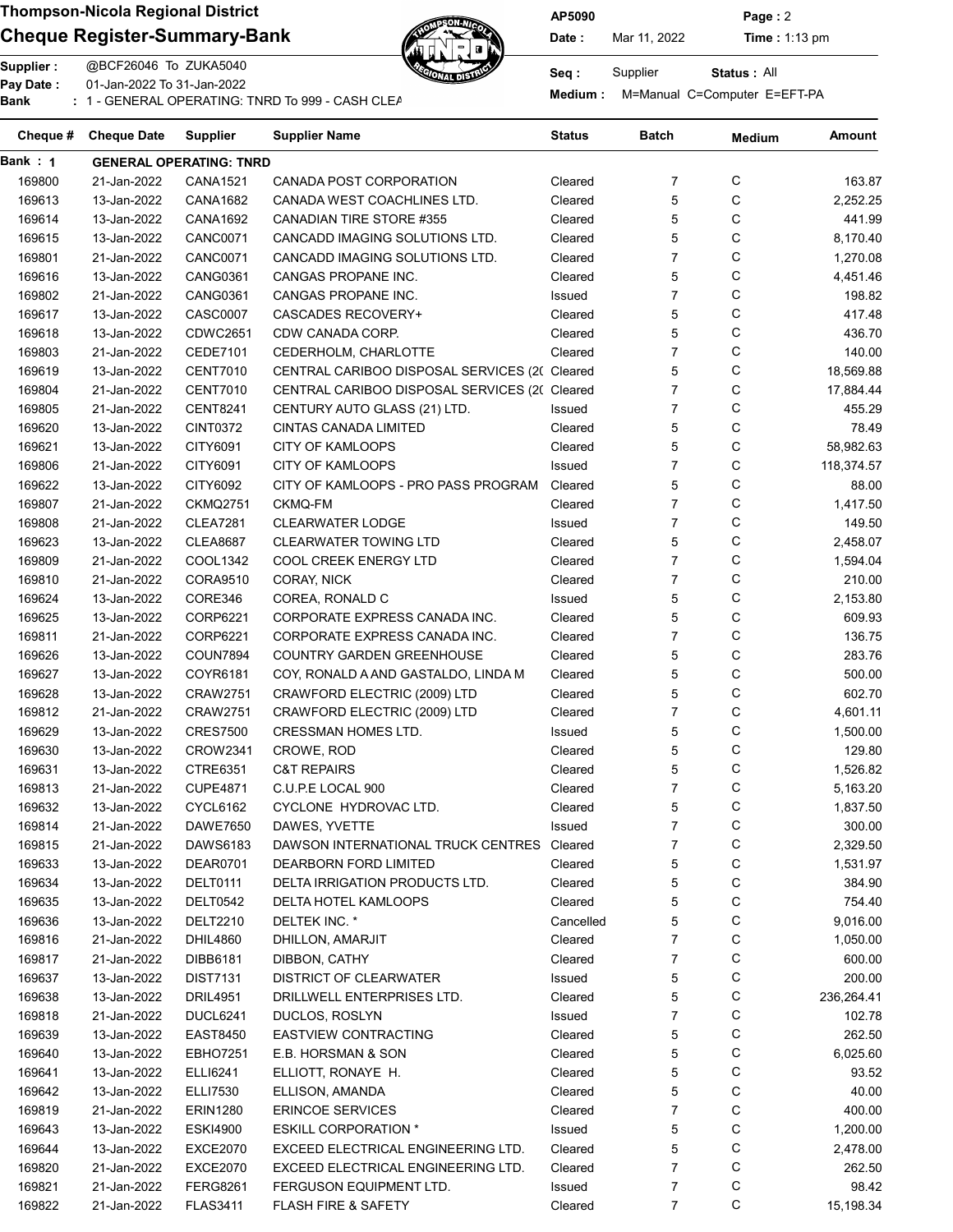## Cheque Register-Summary-Bank Date: Nar 11, 2022 Time : 1:13 pm



AP5090 Page : 3

Status : All

Supplier : @BCF26046 To ZUKA5040 Seq : Supplier Pay Date : 01-Jan-2022 To 31-Jan-2022 Pay Date : Constant Collection of the Manual C=Computer E=EFT-PA<br>Bank : 1 - GENERAL OPERATING: TNRD To 999 - CASH CLEARNING BANKING BANKING Medium : M=Manual C=Computer E=EFT-PA

| Cheque # | <b>Cheque Date</b> | <b>Supplier</b>                | <b>Supplier Name</b>                          | Status    | Batch          | <b>Medium</b> | <b>Amount</b> |
|----------|--------------------|--------------------------------|-----------------------------------------------|-----------|----------------|---------------|---------------|
| Bank : 1 |                    | <b>GENERAL OPERATING: TNRD</b> |                                               |           |                |               |               |
| 169645   | 13-Jan-2022        | <b>FLEE7951</b>                | FLEETWEST ENTERPRISES LTD.                    | Cleared   | 5              | С             | 249.37        |
| 169646   | 13-Jan-2022        | <b>FRAN4491</b>                | <b>FRANKLY COFFEE</b>                         | Cleared   | 5              | С             | 822.12        |
| 169823   | 21-Jan-2022        | <b>FRAS2346</b>                | FRASER VALLEY INVASIVE SPECIES SOCIET         | Issued    | $\overline{7}$ | C             | 131.00        |
| 169824   | 21-Jan-2022        | <b>FRES3351</b>                | FRESH AS A DAISY CLEANING SERVICES            | Issued    | $\overline{7}$ | С             | 420.00        |
| 169647   | 13-Jan-2022        | <b>FRES3451</b>                | FRESH INC.                                    | Cleared   | 5              | С             | 945.00        |
| 169825   | 21-Jan-2022        | <b>FRES3451</b>                | FRESH INC.                                    | Issued    | $\overline{7}$ | C             | 945.00        |
| 169826   | 21-Jan-2022        | <b>FULT6181</b>                | FULTON & COMPANY LLP                          | Cleared   | $\overline{7}$ | C             | 9,261.98      |
| 169648   | 13-Jan-2022        | <b>FUNK7451</b>                | FUNK SIGNS INC.                               | Cleared   | 5              | С             | 1,377.60      |
| 169827   | 21-Jan-2022        | GARL0026                       | <b>GARLAND, LEVI</b>                          | Cleared   | $\overline{7}$ | С             | 945.00        |
| 169828   | 21-Jan-2022        | GART3571                       | <b>GARTH'S ELECTRIC CO. LTD.</b>              | Cleared   | $\overline{7}$ | C             | 135.89        |
| 169649   | 13-Jan-2022        | <b>GENT4721</b>                | <b>GENTLE JANITORIAL SERVICES LTD.</b>        | Issued    | 5              | C             | 1,044.06      |
| 169829   | 21-Jan-2022        | <b>GENT4721</b>                | GENTLE JANITORIAL SERVICES LTD.               | Issued    | $\overline{7}$ | С             | 1,044.06      |
| 169650   | 13-Jan-2022        | GILB2342                       | GILBERT SUPPLY CO. INDUSTRIAL                 | Cleared   | 5              | С             | 165.31        |
| 169651   | 13-Jan-2022        | <b>GILLI7491</b>               | <b>GILLIS, KENNETH</b>                        | Issued    | 5              | C             | 254.00        |
| 169830   | 21-Jan-2022        | <b>GILLI7491</b>               | GILLIS, KENNETH                               | Issued    | $\overline{7}$ | C             | 136.00        |
| 169652   | 13-Jan-2022        | GOLD1254                       | GOLD COUNTRY COMMUNITIES SOCIETY              | Cleared   | 5              | С             | 5,000.00      |
| 169831   | 21-Jan-2022        | GOLD1254                       | <b>GOLD COUNTRY COMMUNITIES SOCIETY</b>       | Cleared   | $\overline{7}$ | С             | 240.00        |
|          |                    |                                |                                               |           | 5              | С             |               |
| 169653   | 13-Jan-2022        | GOLD7890                       | GOLD TRAIL RECYCLING LTD.                     | Cleared   |                |               | 1,088.96      |
| 162360   | 28-Jul-2020        | <b>GRAH0241</b>                | <b>GRAHAM, HERB</b>                           | Cancelled | 64             | С             | $-146.00$     |
| 169654   | 13-Jan-2022        | <b>GREE5750</b>                | <b>GREEN MOUNTAIN TECHNOLOGIES INC.*</b>      | Issued    | 5              | С             | 3,947.50      |
| 169655   | 13-Jan-2022        | <b>GRUN1560</b>                | GRUND, CHRISTOPHER H AND GRUND, PATS Issued   |           | 5              | С             | 550.00        |
| 169656   | 13-Jan-2022        | <b>HACH2381</b>                | HACHETTE BOOK GROUP                           | Cleared   | 5              | С             | 145.76        |
| 169832   | 21-Jan-2022        | <b>HACH2381</b>                | HACHETTE BOOK GROUP                           | Cleared   | $\overline{7}$ | С             | 647.65        |
| 169657   | 13-Jan-2022        | <b>HADF6231</b>                | HADFORD, ISABELL                              | Cleared   | 5              | C             | 409.20        |
| 169833   | 21-Jan-2022        | <b>HADW3842</b>                | HADWIN, TERRI                                 | Cleared   | $\overline{7}$ | C             | 78.75         |
| 169658   | 13-Jan-2022        | <b>HANN0361</b>                | HANNA'S CONSTRUCTION SERVICES LTD.            | Issued    | 5              | C             | 1,176.70      |
| 169659   | 13-Jan-2022        | <b>HANN1100</b>                | HANNAFORD, WILLIAM H AND DANIELS, WEN Cleared |           | 5              | C             | 50.00         |
| 169660   | 13-Jan-2022        | <b>HARD9401</b>                | <b>HARDY EQUIPMENT SERVICES LTD.</b>          | Issued    | 5              | C             | 1,386.00      |
| 169661   | 13-Jan-2022        | <b>HEFF4741</b>                | HEFFLEY LAKE COMMUNITY ASSOCIATION            | Issued    | 5              | C             | 3,000.00      |
| 169662   | 13-Jan-2022        | <b>HEPP5590</b>                | HEPPNER, DARYL R AND HEPPNER, CHELSE Issued   |           | 5              | С             | 500.00        |
| 169834   | 21-Jan-2022        | <b>HORN0097</b>                | HORNBY, LEAH                                  | Issued    | $\overline{7}$ | С             | 700.00        |
| 169663   | 13-Jan-2022        | <b>ICSC4733</b>                | ICS CLEAN SUPPLIES LTD.                       | Cleared   | 5              | C             | 558.34        |
| 169664   | 13-Jan-2022        | <b>ILIC5021</b>                | ILIC, MARTIN                                  | Cleared   | 5              | C             | 1,260.00      |
| 169835   | 21-Jan-2022        | <b>INDI0026</b>                | <b>INDIAN GARDENS RANCH LTD.</b>              | Cleared   | $\overline{7}$ | C             | 882.00        |
| 169665   | 13-Jan-2022        | <b>INDI3251</b>                | INDIGO BOOKS AND MUSIC INC.                   | Cleared   | 5              | C             | 6,060.74      |
| 169836   | 21-Jan-2022        | <b>INDI3251</b>                | INDIGO BOOKS AND MUSIC INC.                   | Issued    | 7              | C             | 3,847.85      |
| 169837   | 21-Jan-2022        | <b>INTE7362</b>                | INTERIOR LOCKSMITH LTD.                       | Cleared   | 7              | C             | 122.01        |
| 169666   | 13-Jan-2022        | <b>INTR0301</b>                | <b>INTRA PACIFIC VENTURES</b>                 | Issued    | 5              | C             | 1,000.00      |
| 169667   | 13-Jan-2022        | JAGE7091                       | JAGER GARBAGE INC.                            | Issued    | 5              | C             | 157.50        |
| 169668   | 13-Jan-2022        | <b>JAME7400</b>                | JAMES, ERIK JAND JAMES, MARIE Y               | Issued    | 5              | C             | 550.00        |
| 169669   | 13-Jan-2022        | <b>JFAR1151</b>                | J.F. ARCHACHAN CONTRACTING                    | Cleared   | 5              | C             | 2,034.37      |
| 169670   | 13-Jan-2022        | <b>JIMS2801</b>                | <b>JIM'S FOOD MARKETS</b>                     | Cleared   | 5              | C             | 150.00        |
| 169671   | 13-Jan-2022        | K9DO304                        | K9 CONTROL SERVICES                           | Cleared   | 5              | C             | 10,395.00     |
| 169672   | 13-Jan-2022        | <b>KAJE2380</b>                | KAJEET INC. *                                 | Issued    | 5              | C             | 11,879.20     |
| 169838   | 21-Jan-2022        | KAMI1031                       | KAMI CARPETS LTD.                             | Cleared   | 7              | C             | 1,252.78      |
| 169673   | 13-Jan-2022        | KAML6241                       | KAMLOOPS COMPUTER CENTRE                      | Cleared   | 5              | C             | 3,845.63      |
| 169839   | 21-Jan-2022        | <b>KAML6241</b>                | KAMLOOPS COMPUTER CENTRE                      | Cleared   | 7              | C             | 7,848.29      |
| 169674   | 13-Jan-2022        | KAML6271                       | KAMLOOPS COMMUNICATIONS                       | Cleared   | 5              | C             | 1,013.59      |
|          |                    |                                | KAMLOOPS COMMUNICATIONS                       | Cleared   | 7              | C             |               |
| 169840   | 21-Jan-2022        | <b>KAML6271</b>                |                                               |           |                |               | 1,575.61      |
| 169675   | 13-Jan-2022        | <b>KAML6332</b>                | KAMLOOPS FILM SOCIETY                         | Issued    | 5              | C             | 315.00        |
| 169841   | 21-Jan-2022        | KAML6441                       | KAMLOOPS THIS WEEK                            | Issued    | 7              | C             | 7,401.95      |
| 169842   | 21-Jan-2022        | <b>KAML6591</b>                | <b>KAMLOOPS ALARM</b>                         | Issued    | 7              | C             | 93.45         |
| 169676   | 13-Jan-2022        | <b>KERS3361</b>                | KERSHAW, WILLIAM T.A.                         | Cleared   | 5              | C             | 183.20        |
| 169677   | 13-Jan-2022        | KOZY4501                       | KOZYKLEAN CAR RV BUS AND TRUCK WASH Cleared   |           | 5              | С             | 25.65         |
| 169678   | 13-Jan-2022        | <b>KRON2041</b>                | KRONEBUSCH, Dale                              | Cleared   | 5              | С             | 9,401.95      |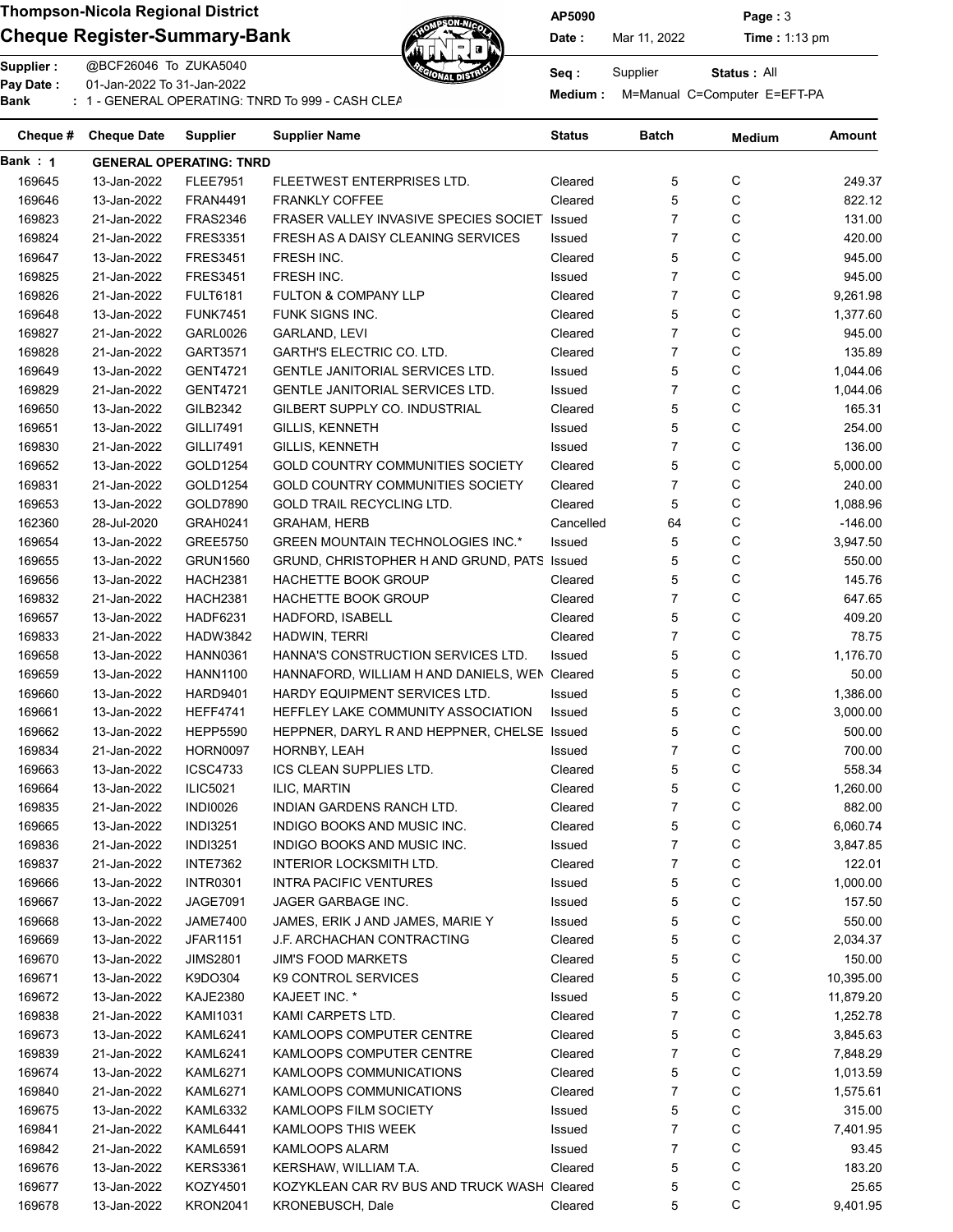### Cheque Register-Summary-Bank  $\mathbb{Z}$  Date: Mar 11, 2022 Time : 1:13 pm



AP5090 Page : 4

| Pay Date:<br>Bank | 01-Jan-2022 To 31-Jan-2022<br>: 1 - GENERAL OPERATING: TNRD To 999 - CASH CLEA |                                    | حوال المالة                                                          | <b>Medium:</b> |                | M=Manual C=Computer E=EFT-PA |           |
|-------------------|--------------------------------------------------------------------------------|------------------------------------|----------------------------------------------------------------------|----------------|----------------|------------------------------|-----------|
| Cheque #          | <b>Cheque Date</b>                                                             | <b>Supplier</b>                    | <b>Supplier Name</b>                                                 | <b>Status</b>  | <b>Batch</b>   | <b>Medium</b>                | Amount    |
| Bank: 1           |                                                                                | <b>GENERAL OPERATING: TNRD</b>     |                                                                      |                |                |                              |           |
| 169843            | 21-Jan-2022                                                                    | <b>LAKE4680</b>                    | LAKELAND FIRE & SAFETY                                               | Issued         | 7              | С                            | 4,399.50  |
| 169844            | 21-Jan-2022                                                                    | <b>LEST2342</b>                    | LESTER, JOYCE                                                        | Cleared        | $\overline{7}$ | С                            | 350.00    |
| 169679            | 13-Jan-2022                                                                    | <b>LEXI7512</b>                    | LEXISNEXIS CANADA INC.                                               | Cleared        | 5              | С                            | 572.78    |
| 169680            | 13-Jan-2022                                                                    | <b>LHEU7061</b>                    | L'HEUREUX, KELLY                                                     | Cleared        | 5              | С                            | 180.00    |
| 169845            | 21-Jan-2022                                                                    | <b>LHEU7061</b>                    | L'HEUREUX, KELLY                                                     | Cleared        | $\overline{7}$ | C                            | 810.00    |
| 169846            | 21-Jan-2022                                                                    | LIBR0342                           | LIBRARY BOUND INC.                                                   | Issued         | $\overline{7}$ | C                            | 337.60    |
| 169681            | 13-Jan-2022                                                                    | LIBR0361                           | <b>LIBRARY SERVICES CENTRE</b>                                       | Cleared        | 5              | C                            | 1,498.30  |
| 169847            | 21-Jan-2022                                                                    | LIBR0361                           | <b>LIBRARY SERVICES CENTRE</b>                                       | Cleared        | $\overline{7}$ | C                            | 607.99    |
| 169922            | 25-Jan-2022                                                                    | LIBR0403                           | <b>LIBRARY SQUARE RASE</b>                                           | Cleared        | 12             | C                            | 822.50    |
| 169682            | 13-Jan-2022                                                                    | <b>LIDS7851</b>                    | LIDSTONE & COMPANY                                                   | Cleared        | 5              | C                            | 84.01     |
| 169683            | 13-Jan-2022                                                                    | LIND3230                           | LINDGREN, BETTY LOU                                                  | Cleared        | 5              | С                            | 200.00    |
| 169684            | 13-Jan-2022                                                                    | <b>LIVE2840</b>                    | LIVE FREE CONTRACTING LTD                                            | Cleared        | 5              | С                            | 500.00    |
| 169685            | 13-Jan-2022                                                                    | LOFF1170                           | LOFF, CINDY M AND CALIHOO, DANIEL C                                  | Issued         | 5              | С                            | 500.00    |
| 169686            | 13-Jan-2022                                                                    | LOND6191                           | LONDON DRUGS LTD.                                                    | Cleared        | 5              | C                            | 11.23     |
| 169848            | 21-Jan-2022                                                                    | LOND6191                           | LONDON DRUGS LTD.                                                    | Issued         | $\overline{7}$ | C                            | 100.00    |
| 169687            | 13-Jan-2022                                                                    | <b>LONG5020</b>                    | LONG, MAUREEN                                                        | Issued         | 5              | С                            | 500.00    |
| 169849            | 21-Jan-2022                                                                    | <b>LORD1281</b>                    | LORDCO PARTS LTD.                                                    | Cleared        | $\overline{7}$ | C                            | 32.68     |
| 169688            | 13-Jan-2022                                                                    | <b>LOWE7171</b>                    | LOWER NICOLA COMMUNITY ASSOCIATION                                   | Cleared        | 5              | С                            | 424.31    |
| 169850            | 21-Jan-2022                                                                    | MADD2261                           | MADDEN, SHERRI-LYNNE                                                 | Cleared        | $\overline{7}$ | С                            | 172.40    |
| 169689            | 13-Jan-2022                                                                    | <b>MAOY3770</b>                    | MAO, YI HUA                                                          | Issued         | 5              | С                            | 200.00    |
| 169690            | 13-Jan-2022                                                                    | <b>MCDO5761</b>                    | MCDONNELL, SEAN                                                      | Issued         | 5              | С                            | 100.00    |
| 169851            | 21-Jan-2022                                                                    | <b>MCSQ8010</b>                    | MC SQUARED SYSTEM DESIGN GROUP INC.                                  | Cleared        | $\overline{7}$ | С                            | 3,976.88  |
| 169852            | 21-Jan-2022                                                                    | <b>MERR3920</b>                    | <b>MERRITT TRUCK &amp; MACHINE SERVICE LTD.</b>                      | Cleared        | $\overline{7}$ | С                            | 311.00    |
| 169853            | 21-Jan-2022                                                                    | <b>MERR4011</b>                    | MERRITT RETURN-IT DEPOT INC.                                         | Issued         | $\overline{7}$ | С                            | 400.00    |
| 169854            | 21-Jan-2022                                                                    | <b>MIDG4731</b>                    | MIDGLEY, ALLEN                                                       | Cleared        | $\overline{7}$ | С                            | 1,220.00  |
| 169691            | 13-Jan-2022                                                                    | <b>MIDW2362</b>                    | <b>CVS MIDWEST TAPE</b>                                              | Cleared        | 5              | С                            | 1,179.53  |
| 169855            | 21-Jan-2022                                                                    | <b>MIDW2362</b>                    | <b>CVS MIDWEST TAPE</b>                                              | Cleared        | $\overline{7}$ | С                            | 9,752.68  |
| 169692            | 13-Jan-2022                                                                    | <b>MINI7606</b>                    | <b>MINISTER OF FINANCE</b>                                           | Cleared        | 5              | С                            | 45.97     |
| 169693            | 13-Jan-2022                                                                    | <b>MONT3197</b>                    | MONTGOMERY, NICOLE                                                   | Cleared        | 5              | С                            | 85.75     |
|                   |                                                                                | <b>MUND2263</b>                    |                                                                      |                | 5              | С                            | 1,571.89  |
| 169694<br>169856  | 13-Jan-2022<br>21-Jan-2022                                                     | <b>MUNI1121</b>                    | MUNDEN VENTURES LTD.<br>MUNICIPAL INSURANCE ASSOCIATION OF BC Issued | Cleared        | $\overline{7}$ | C                            | 900.00    |
|                   |                                                                                |                                    |                                                                      |                |                | C                            |           |
| 169695            | 13-Jan-2022                                                                    | <b>NAIT6060</b><br><b>NATU7011</b> | NAITO ENVIRONMENTAL                                                  | Cleared        | 5              |                              | 1,007.58  |
| 169696            | 13-Jan-2022                                                                    |                                    | NATURAL POD SERVICES INC.                                            | Issued         | 5              | С                            | 19,106.54 |
| 169857            | 21-Jan-2022                                                                    | <b>NEWP6221</b>                    | NEWPORT STRUCTURES                                                   | Cleared        | 7              | С                            | 7,754.36  |
| 169697            | 13-Jan-2022                                                                    | <b>NGLN6230</b>                    | <b>NGL NORDICITY GROUP LIMITED</b>                                   | Cleared        | 5              | С                            | 6,276.90  |
| 169698            | 13-Jan-2022                                                                    | <b>NHCO5861</b>                    | N & H CONTRACTING LTD.                                               | Cleared        | 5              | С                            | 46,790.09 |
| 169699            | 13-Jan-2022                                                                    | <b>NORA5771</b>                    | <b>NORAN PRINTING</b>                                                | Cleared        | 5              | С                            | 8,087.31  |
| 169700            | 13-Jan-2022                                                                    | <b>NORT3492</b>                    | NORTHLAND PROPERTIES CORP                                            | Cleared        | 5              | C                            | 85.88     |
| 169858            | 21-Jan-2022                                                                    | <b>NORT3492</b>                    | NORTHLAND PROPERTIES CORP                                            | Cleared        | 7              | С                            | 85.88     |
| 169859            | 21-Jan-2022                                                                    | <b>NORT8352</b>                    | NORTH THOMPSON PLUMBING AND DRAINS                                   | Issued         | 7              | С                            | 12.36     |
| 169860            | 21-Jan-2022                                                                    | <b>NUTE7421</b>                    | NUTECH SAFETY LTD-PHOENIX FIRE LIFE SA Cleared                       |                | 7              | С                            | 214.04    |
| 169701            | 13-Jan-2022                                                                    | <b>OKTI7061</b>                    | OK TIRE KAMLOOPS COMMERCIAL                                          | Cleared        | 5              | C                            | 1,496.54  |
| 169702            | 13-Jan-2022                                                                    | OLLE6641                           | OLLEK LANDSCAPING                                                    | Cleared        | 5              | С                            | 1,117.20  |
| 169861            | 21-Jan-2022                                                                    | OLLE6641                           | OLLEK LANDSCAPING                                                    | Cleared        | 7              | С                            | 152.25    |
| 169862            | 21-Jan-2022                                                                    | OLSE5670                           | <b>OLSEN IMAGING</b>                                                 | Cleared        | 7              | С                            | 1,263.24  |
| 169863            | 21-Jan-2022                                                                    | ORDA5780                           | ORDANO, RANDY                                                        | Issued         | 7              | С                            | 70.80     |
| 169703            | 13-Jan-2022                                                                    | <b>ORKI5560</b>                    | ORKIN CANADA CORPORATION                                             | Cleared        | 5              | $\mathsf C$                  | 210.00    |

 13-Jan-2022 OTLC0618 O.T.L. CONSTRUCTION LTD. Cleared 5 C 56,096.25 21-Jan-2022 OTLC0618 O.T.L. CONSTRUCTION LTD. Cleared 7 C 32,550.00 21-Jan-2022 OVER4682 OVERDRIVE INC. \* Issued 7 C 45,000.00 13-Jan-2022 PACH2063 PACHE BUILDERS LTD. Cleared 5 C 500.00 13-Jan-2022 PACI3743 PACIFIC MATTRESS RECYCLING INC. Cleared 5 C 994.98 169866 21-Jan-2022 PACI3743 PACIFIC MATTRESS RECYCLING INC. Cleared 7 C C 735.42 13-Jan-2022 PALA1671 PALADIN SECURITY Cleared 5 C 8,060.19 169867 21-Jan-2022 PALA1671 PALADIN SECURITY ISSued 7 C 2,003.78

Status: All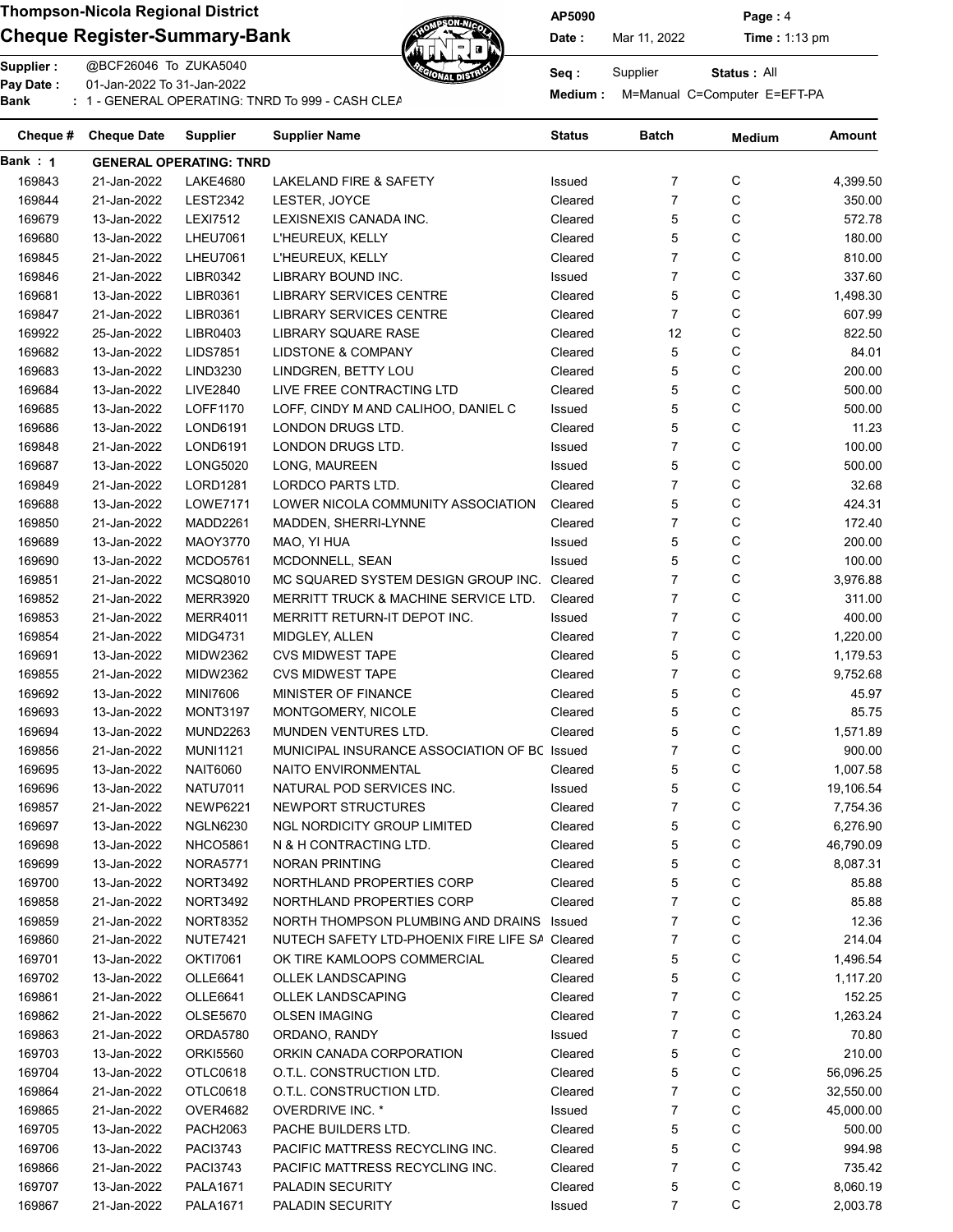### Cheque Register-Summary-Bank Date: Nar 11, 2022 Time : 1:13 pm



Pay Date : Constant Collection of the Manual C=Computer E=EFT-PA<br>Bank : 1 - GENERAL OPERATING: TNRD To 999 - CASH CLEARNING BANKING BANKING Medium : M=Manual C=Computer E=EFT-PA



Status : All

| Cheque # | <b>Cheque Date</b> | <b>Supplier</b>                | Supplier Name                                | Status  | Batch          | <b>Medium</b> | Amount     |
|----------|--------------------|--------------------------------|----------------------------------------------|---------|----------------|---------------|------------|
| Bank: 1  |                    | <b>GENERAL OPERATING: TNRD</b> |                                              |         |                |               |            |
| 169708   | 13-Jan-2022        | <b>PALM2341</b>                | PALMER, WARREN                               | Issued  | 5              | С             | 500.00     |
| 169709   | 13-Jan-2022        | PEBB4730                       | PEBBLE CREEK CONTRACTING LTD                 | Cleared | 5              | С             | 10,106.25  |
| 169710   | 13-Jan-2022        | <b>PENG8123</b>                | PENGUIN RANDOM HOUSE CANADA LIMITED Cleared  |         | 5              | С             | 311.06     |
| 169868   | 21-Jan-2022        | <b>PENG8123</b>                | PENGUIN RANDOM HOUSE CANADA LIMITED Cleared  |         | $\overline{7}$ | С             | 806.21     |
| 169711   | 13-Jan-2022        | <b>PERF2061</b>                | PERFECT SOLUTIONS LTD.                       | Cleared | 5              | C             | 1,164.80   |
| 169712   | 13-Jan-2022        | PERF6231                       | PERFORMANCE ALL TERRAIN & RENTALS LT Cleared |         | 5              | С             | 296.22     |
| 169713   | 13-Jan-2022        | PETT5021                       | PETTMAN, DEMIAN                              | Cleared | 5              | С             | 241.50     |
| 169869   | 21-Jan-2022        | PETT9401                       | PETTY CASH                                   | Cleared | $\overline{7}$ | С             | 69.60      |
| 169714   | 13-Jan-2022        | <b>PHAR5021</b>                | PHARMASAVE #154                              | Issued  | 5              | С             | 8.40       |
| 169923   | 25-Jan-2022        | <b>PITN2491</b>                | <b>PITNEYWORKS</b>                           | Issued  | 12             | С             | 2,500.00   |
| 169870   | 21-Jan-2022        | <b>PLAN3920</b>                | PLANIT FIRST CONSULTANTS                     | Cleared | $\overline{7}$ | С             | 1,050.00   |
| 169715   | 13-Jan-2022        | POLD2341                       | POLDERMAN, JAN J                             | Cleared | 5              | C             | 262.24     |
| 169871   | 21-Jan-2022        | <b>PRES7791</b>                | PRESTIGE PARCEL PICK-UP LTD.                 | Cleared | $\overline{7}$ | C             | 7,482.37   |
| 169716   | 13-Jan-2022        | <b>PRIN1151</b>                | PRINCESS AUTO                                | Cleared | 5              | C             | 123.59     |
| 169872   | 21-Jan-2022        | <b>PRIN1151</b>                | PRINCESS AUTO                                | Cleared | $\overline{7}$ | С             | 203.77     |
| 169717   | 13-Jan-2022        | <b>PRIT1131</b>                | PRITCHARD COMMUNITY ASSOCIATION              | Cleared | 5              | С             | 13,230.00  |
| 169873   | 21-Jan-2022        | <b>PRYC2041</b>                | PRYCE, BONNIE                                | Issued  | $\overline{7}$ | С             | 3,088.86   |
| 169874   | 21-Jan-2022        | <b>PURO4691</b>                | PUROLATOR INC.                               | Cleared | $\overline{7}$ | С             | 105.97     |
| 169875   | 21-Jan-2022        | <b>PUTN0251</b>                | PUTNAM, MARY                                 | Cleared | $\overline{7}$ | С             | 3,773.44   |
| 169718   | 13-Jan-2022        | QUAL3931                       | QUALITY GLASS LTD.                           | Cleared | 5              | C             | 100.80     |
| 169719   | 13-Jan-2022        | <b>QUIC4561</b>                | QUICKSCRIBE SERVICES LTD.                    | Cleared | 5              | С             | 672.00     |
| 169720   | 13-Jan-2022        | <b>QUIN7861</b>                | <b>QUINN, STEPHEN</b>                        | Cleared | 5              | С             | 646.60     |
| 169721   | 13-Jan-2022        | <b>RAIN1361</b>                | RAINCOAST DISTRIBUTION GROUP                 | Cleared | 5              | С             | 624.60     |
| 169876   | 21-Jan-2022        | <b>RAIN1361</b>                | RAINCOAST DISTRIBUTION GROUP                 | Cleared | $\overline{7}$ | С             | 551.85     |
| 169877   | 21-Jan-2022        | RAPI1061                       | RAPID COOL MECHANICAL                        | Issued  | 7              | С             | 12,153.80  |
| 169722   | 13-Jan-2022        | <b>REAC3590</b>                | <b>REACH TIRE &amp; AUTO KAMLOOPS</b>        | Cleared | 5              | С             | 56.00      |
| 169723   | 13-Jan-2022        | <b>RELA7731</b>                | RELIATECH HVAC INC.                          | Cleared | 5              | С             | 797.62     |
| 169878   | 21-Jan-2022        | <b>RELA7731</b>                | RELIATECH HVAC INC.                          | Cleared | $\overline{7}$ | С             | 346.50     |
| 169879   | 21-Jan-2022        | <b>REMP2230</b>                | REMPEL, DEITRICH                             | Cleared | $\overline{7}$ | C             | 850.00     |
| 169880   | 21-Jan-2022        | <b>RHIC6171</b>                | RHICOM NETWORKS INC.                         | Issued  | 7              | С             | 72.80      |
| 169724   | 13-Jan-2022        | <b>RICE1522</b>                | RICE, STEVEN                                 | Issued  | 5              | С             | 366.40     |
| 169725   | 13-Jan-2022        | <b>RICK4361</b>                | RICK KURZAC BUILDING MATERIALS LTD.          | Cleared | 5              | С             | 318.33     |
| 169726   | 13-Jan-2022        | <b>RIVE0724</b>                | RIVERSIDE ENERGY SYSTEMS                     |         | 5              | С             | 446.25     |
|          |                    |                                | RJAMES MANAGEMENT GROUP LTD.                 | Issued  | 5              | C             |            |
| 169727   | 13-Jan-2022        | <b>RJAM5091</b>                |                                              | Cleared |                | С             | 202.25     |
| 169728   | 13-Jan-2022        | ROBI5866                       | ROBINSON, WILLIAM J                          | Issued  | 5              |               | 500.00     |
| 169881   | 21-Jan-2022        | ROCK9540                       | ROCKY POINT ENGINEERING LTD.                 | Cleared | 7              | С             | 7,717.50   |
| 169729   | 13-Jan-2022        | ROCK9572                       | ROCKY MOUNTAIN PHOENIX                       | Cleared | 5              | C             | 2,550.95   |
| 169730   | 13-Jan-2022        | RODE5541                       | RODEN, BARBARA                               | Cleared | 5              | C             | 136.00     |
| 169731   | 13-Jan-2022        | ROPE7091                       | ROPER GREYELL LLP                            | Cleared | 5              | С             | 671.20     |
| 169732   | 13-Jan-2022        | ROSE7920                       | ROSETTE, DEBBIE M                            | Issued  | 5              | C             | 500.00     |
| 169733   | 13-Jan-2022        | ROTH2251                       | ROTHENBURGER, MEL                            | Issued  | 5              | C             | 75.52      |
| 169734   | 13-Jan-2022        | ROTH2261                       | ROTHENBACHER, HERBERT L AND ROTHENI Cleared  |         | 5              | C             | 1,000.00   |
| 169882   | 21-Jan-2022        | ROTO7201                       | ROTO-ROOTER                                  | Issued  | 7              | C             | 130.20     |
| 169735   | 13-Jan-2022        | RYED0230                       | <b>RYEDALE HOMES LTD</b>                     | Cleared | 5              | C             | 500.00     |
| 169883   | 21-Jan-2022        | SAVA3061                       | SAVAGE, MIKE                                 | Cleared | 7              | C             | 129.80     |
| 169736   | 13-Jan-2022        | SAVE6182                       | SAVE-ON-FOODS #2211                          | Cleared | 5              | C             | 18.46      |
| 169737   | 13-Jan-2022        | SCHA2652                       | SCHAFFER, CAROL                              | Cleared | 5              | C             | 440.44     |
| 169884   | 21-Jan-2022        | SCHO4671                       | SCHOLASTIC CANADA LTD                        | Issued  | 7              | C             | 117.91     |
| 169885   | 21-Jan-2022        | <b>SCHO6150</b>                | SCHOOL SPECIALTY CANADA                      | Cleared | $\overline{7}$ | C             | 37.00      |
| 169924   | 25-Jan-2022        | SCHO6161                       | <b>SCHOOL DISTRICT NO 73</b>                 | Issued  | 12             | С             | 204.40     |
| 169738   | 13-Jan-2022        | <b>SCVC1281</b>                | SCV CONTRACTORS CORPORATION                  | Cleared | 5              | C             | 2,882.63   |
| 169886   | 21-Jan-2022        | <b>SCVC1281</b>                | SCV CONTRACTORS CORPORATION                  | Issued  | $\overline{7}$ | C             | 27,225.53  |
| 169925   | 25-Jan-2022        | <b>SCVC1281</b>                | SCV CONTRACTORS CORPORATION                  | Issued  | 12             | С             | 198,552.92 |
| 169739   | 13-Jan-2022        | <b>SELB2090</b>                | SELBEE, LINDA M                              | Cleared | 5              | С             | 281.60     |
| 169887   | 21-Jan-2022        | <b>SHUS8685</b>                | SHUSWAP BC HANDYMEN                          | Cleared | $\overline{7}$ | С             | 700.00     |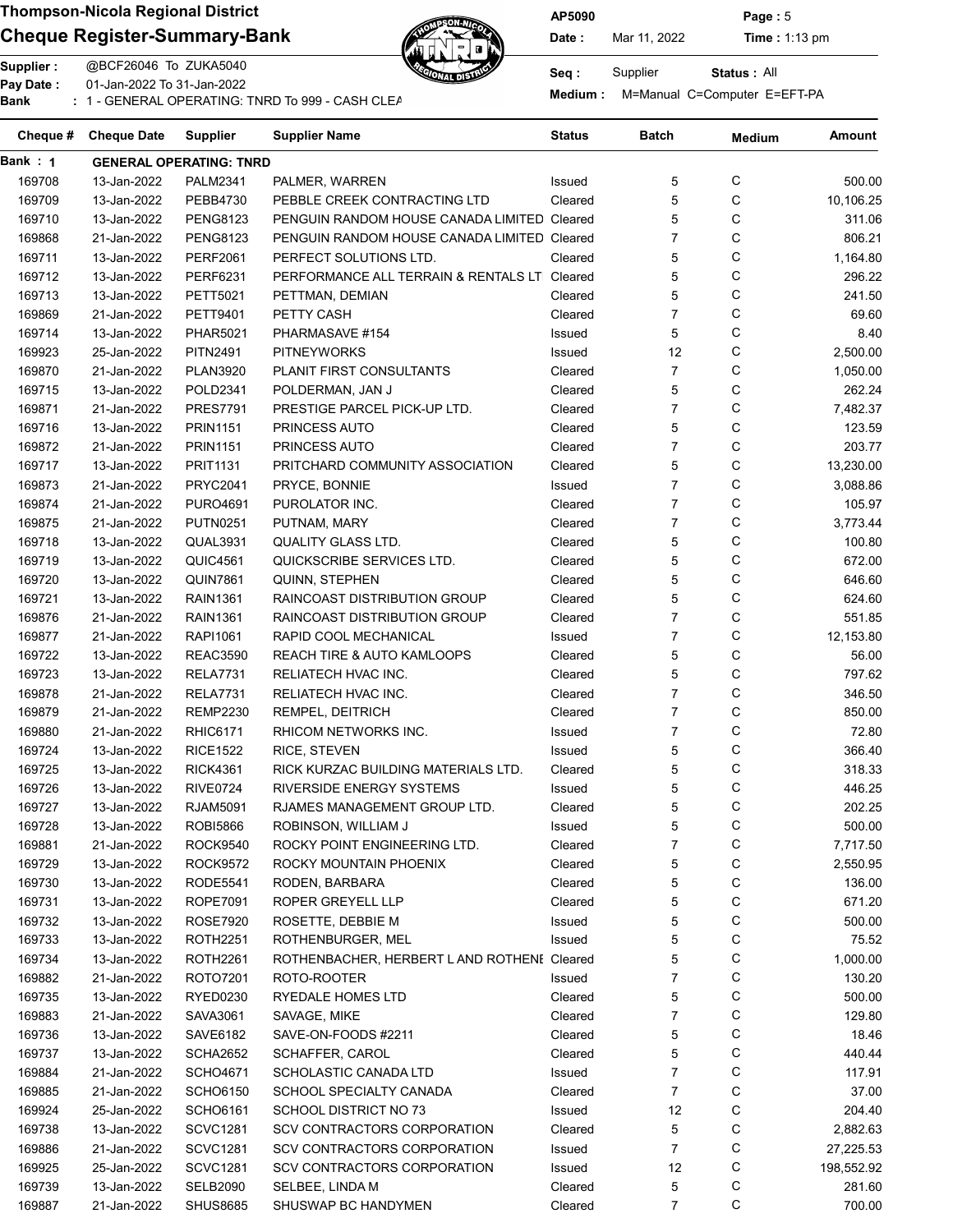## Cheque Register-Summary-Bank Date: Nar 11, 2022 Time : 1:13 pm



AP5090 Page : 6

Status : All

Supplier : @BCF26046 To ZUKA5040 Seq : Supplier Pay Date : 01-Jan-2022 To 31-Jan-2022 Pay Date : Constant Collection of the Manual C=Computer E=EFT-PA<br>Bank : 1 - GENERAL OPERATING: TNRD To 999 - CASH CLEARNING BANKING BANKING Medium : M=Manual C=Computer E=EFT-PA

| Cheque # | <b>Cheque Date</b> | Supplier                       | Supplier Name                               | Status  | Batch          | <b>Medium</b> | Amount    |
|----------|--------------------|--------------------------------|---------------------------------------------|---------|----------------|---------------|-----------|
| Bank : 1 |                    | <b>GENERAL OPERATING: TNRD</b> |                                             |         |                |               |           |
| 169888   | 21-Jan-2022        | <b>SHUS8702</b>                | SHUSWAP PRAIRIE PUBLISHING                  | Issued  | $\overline{7}$ | С             | 1,323.00  |
| 169740   | 13-Jan-2022        | <b>SLMI7860</b>                | SL MITON HOMES LTD                          | Issued  | 5              | С             | 500.00    |
| 169889   | 21-Jan-2022        | <b>SMIT3412</b>                | SMITH, JIM                                  | Issued  | $\overline{7}$ | C             | 494.12    |
| 169741   | 13-Jan-2022        | <b>SMIT7794</b>                | SMITH, ROBIN                                | Issued  | 5              | C             | 141.60    |
| 169742   | 13-Jan-2022        | SOUR1091                       | SOURCE OFFICE FURNISHINGS                   | Cleared | 5              | С             | 846.72    |
| 169890   | 21-Jan-2022        | <b>SPIH2020</b>                | SPI HEALTH AND SAFETY INC.                  | Cleared | 7              | С             | 1,004.75  |
| 169891   | 21-Jan-2022        | SPOT4731                       | SPOTLESS & SORTED HOLDINGS INC.             | Cleared | $\overline{7}$ | С             | 16,144.45 |
| 169743   | 13-Jan-2022        | <b>STAM2361</b>                | STAMER, JOHN E. (Ward)                      | Cleared | 5              | С             | 100.60    |
| 169744   | 13-Jan-2022        | STAR0023                       | STARA, LAUREN *                             | Issued  | 5              | С             | 2,210.00  |
| 169745   | 13-Jan-2022        | STAR4683                       | STARGARDEN CORPORATION                      | Cleared | 5              | C             | 2,310.00  |
| 169746   | 13-Jan-2022        | STER4780                       | STERLING BACKCHECK CANADA CORP.             | Cleared | 5              | C             | 292.95    |
| 169892   | 21-Jan-2022        | <b>STIN3231</b>                | STINGRAY RADIO INC./RADIO STINGRAY INC      | Issued  | $\overline{7}$ | С             | 987.00    |
| 169747   | 13-Jan-2022        | <b>STRE0251</b>                | STREAMWORKS CONSULTING INC.                 | Cleared | 5              | С             | 4,242.58  |
| 169893   | 21-Jan-2022        | STRO5631                       | STRONG DATA INC.                            | Issued  | $\overline{7}$ | C             | 280.00    |
| 169894   | 21-Jan-2022        | STRO5632                       | STRONG NATIONS PUBLISHING INC.              | Issued  | $\overline{7}$ | C             | 213.99    |
| 169895   | 21-Jan-2022        | <b>SUNC6230</b>                | <b>SUNCOR ENERGY INC</b>                    | Issued  | $\overline{7}$ | С             | 1,000.00  |
| 169896   | 21-Jan-2022        | <b>SUNP2071</b>                | SUN PEAKS INDEPENDENT NEWS INC.             | Issued  | $\overline{7}$ | С             |           |
|          |                    |                                |                                             |         |                |               | 1,575.00  |
| 169748   | 13-Jan-2022        | <b>SURK0261</b>                | SURKAN, MARY A                              | Cleared | 5              | С             | 945.00    |
| 169897   | 21-Jan-2022        | <b>SURK0261</b>                | SURKAN, MARY A                              | Issued  | $\overline{7}$ | С             | 680.25    |
| 169749   | 13-Jan-2022        | <b>TARA7501</b>                | TARASOFF, CATHERINE                         | Cleared | 5              | С             | 1,777.07  |
| 169750   | 13-Jan-2022        | <b>TASC6251</b>                | <b>TASCO SUPPLIES LTD.</b>                  | Issued  | 5              | С             | 12.14     |
| 169898   | 21-Jan-2022        | <b>TASC6251</b>                | <b>TASCO SUPPLIES LTD.</b>                  | Issued  | $\overline{7}$ | С             | 134.07    |
| 169751   | 13-Jan-2022        | <b>TECH5781</b>                | TECHNOLOGIES HUMANWARE INC.                 | Cleared | 5              | С             | 12,864.60 |
| 169899   | 21-Jan-2022        | <b>THOM7561</b>                | THOMSON REUTERS CANADA                      | Cleared | $\overline{7}$ | С             | 190.05    |
| 169752   | 13-Jan-2022        | <b>TOBI0265</b>                | <b>TOBIANO FAIRWAY HOMES LTD</b>            | Cleared | 5              | C             | 1,500.00  |
| 169753   | 13-Jan-2022        | <b>TOML3791</b>                | TOMLIN, JASON                               | Issued  | 5              | C             | 225.22    |
| 169900   | 21-Jan-2022        | <b>TRIW2361</b>                | TRI-WEST CONTRACTING & EXCAVATING           | Cleared | $\overline{7}$ | C             | 4,368.00  |
| 169754   | 13-Jan-2022        | <b>TROP3650</b>                | TROPHY MOUNTAIN CONTRACTING LTD.            | Cleared | 5              | C             | 1,108.90  |
| 169901   | 21-Jan-2022        | <b>TROP3650</b>                | TROPHY MOUNTAIN CONTRACTING LTD.            | Cleared | $\overline{7}$ | C             | 29,510.25 |
| 169755   | 13-Jan-2022        | <b>TRUN1591</b>                | TRUE CONSULTING LTD.                        | Cleared | 5              | С             | 4,792.23  |
| 169902   | 21-Jan-2022        | <b>TRUN1591</b>                | TRUE CONSULTING LTD.                        | Cleared | $\overline{7}$ | С             | 6,134.17  |
| 169903   | 21-Jan-2022        | <b>TURT3681</b>                | TURTIAK, DONALD B                           | Cleared | $\overline{7}$ | С             | 1,269.17  |
| 169756   | 13-Jan-2022        | <b>TWDY5521</b>                | T.W. DYNAMIC ENTERPRISES INC.               | Issued  | 5              | C             | 315.00    |
| 169757   | 13-Jan-2022        | <b>UNDE4692</b>                | UNDERHILL GEOMATICS LTD.                    | Cleared | 5              | C             | 2,598.75  |
| 169758   | 13-Jan-2022        | <b>UNIT2073</b>                | UNITED CONCRETE & GRAVEL                    | Cleared | 5              | C             | 31.93     |
| 169759   | 13-Jan-2022        | <b>UNIT2081</b>                | UNITED LIBRARY SERVICES INC                 | Cleared | 5              | C             | 4,150.29  |
| 169904   | 21-Jan-2022        | <b>UNIT2081</b>                | UNITED LIBRARY SERVICES INC                 | Issued  | 7              | C             | 735.25    |
| 169905   | 21-Jan-2022        | <b>UNIV2311</b>                | UNIVERSAL REPRODUCTION & ENGINEERIN Cleared |         | 7              | C             | 121.53    |
| 169760   | 13-Jan-2022        | <b>UNIV2505</b>                | UNIVERSITY OF VICTORIA                      | Issued  | 5              | C             | 44.00     |
| 169761   | 13-Jan-2022        | <b>VANC6902</b>                | VANCOUVER ISLAND NORTH FILM COMMISS         | Issued  | 5              | C             | 427.00    |
| 169762   | 13-Jan-2022        | <b>VIEI7011</b>                | VIEIRA, JAMES J                             | Cleared | 5              | C             | 166.00    |
| 169763   | 13-Jan-2022        | <b>VILL0212</b>                | VILLAGE OF LYTTON                           | Cleared | 5              | C             | 1,000.00  |
| 169764   | 13-Jan-2022        | <b>VISU0231</b>                | <b>VISUAL SIGNS &amp; PRINTING</b>          | Cleared | 5              | C             | 5,980.80  |
| 169765   | 13-Jan-2022        | <b>WAGN2340</b>                | WAGNER, BRIAN D                             | Cleared | 5              | C             | 563.91    |
| 169906   | 21-Jan-2022        | <b>WAKE2670</b>                | WAKEFIELD, JOHN                             | Issued  | 7              | C             | 141.60    |
| 169766   | 13-Jan-2022        | <b>WATS6161</b>                | WATSON, SALLY                               | Cleared | 5              | C             | 372.00    |
| 169767   | 13-Jan-2022        | <b>WAYN2361</b>                | WAYNES WRENCH LTD.                          | Cleared | 5              | C             | 144.22    |
|          |                    |                                |                                             |         |                |               |           |
| 169907   | 21-Jan-2022        | <b>WAYN2361</b>                | WAYNES WRENCH LTD.                          | Cleared | 7              | C             | 144.22    |
| 169768   | 13-Jan-2022        | <b>WAYS3711</b>                | <b>WAYSIDE PRESS LTD</b>                    | Cleared | 5              | C             | 1,503.51  |
| 169908   | 21-Jan-2022        | <b>WAYS3711</b>                | <b>WAYSIDE PRESS LTD</b>                    | Issued  | 7              | C             | 253.12    |
| 169909   | 21-Jan-2022        | <b>WEBE7201</b>                | WEBER, PHILIP                               | Issued  | 7              | C             | 2,664.50  |
| 169769   | 13-Jan-2022        | <b>WEST2071</b>                | WESTEDGE ENGINEERING LTD.                   | Cleared | 5              | C             | 8,359.05  |
| 169770   | 13-Jan-2022        | <b>WEST2371</b>                | <b>WESTERN LIBRARY SERVICES</b>             | Cleared | 5              | C             | 1,653.34  |
| 169910   | 21-Jan-2022        | <b>WEST2421</b>                | <b>WESTERN CANADA THEATRE</b>               | Cleared | 7              | C             | 5,000.00  |
| 169771   | 13-Jan-2022        | <b>WEST4401</b>                | <b>WESTKEY GRAPHICS LTD.</b>                | Cleared | 5              | С             | 11,060.00 |